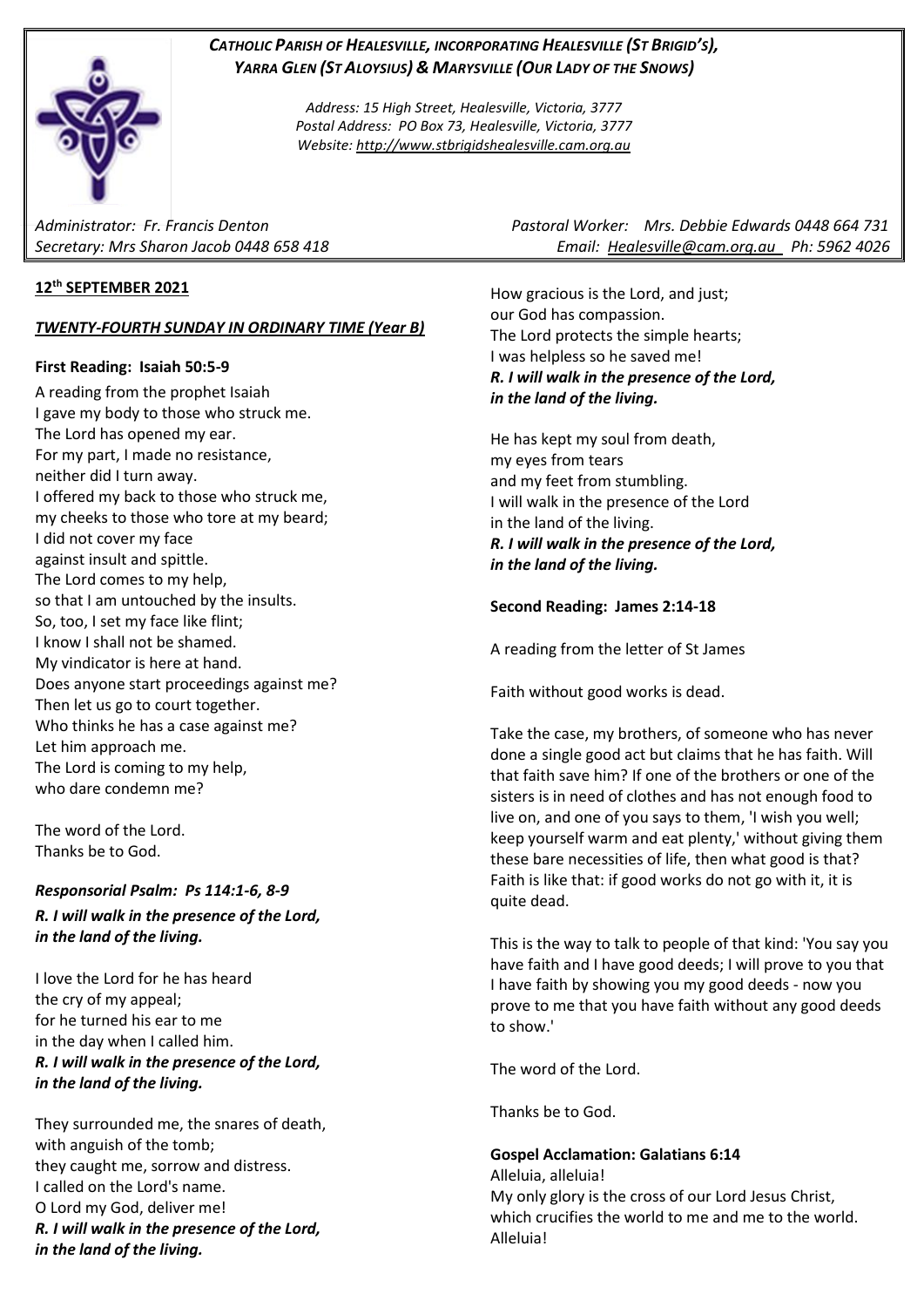# *Gospel: Mark 8:27-35*

A reading from the holy Gospel according to Mark

You are the Christ ... the Son of Man was destined to suffer much.

Jesus and his disciples left for the villages round Caesarea Philippi. On the way he put this question to his disciples, 'Who do people say I am?' And they told him. 'John the Baptist,' they said, 'others Elijah; others again, one of the prophets.' 'But you,' he asked, 'who do you say I am?' Peter spoke up and said to him, 'You are the Christ.' And he gave them strict orders not to tell anyone about him.

And he began to teach them that the Son of Man was destined to suffer grievously, to be rejected by the elders and the chief priests and the scribes, and to be put to death, and after three days to rise again; and he said all this quite openly. Then, taking him aside, Peter started to remonstrate with him. But, turning and seeing his disciples, he rebuked Peter and said to him, 'Get behind me, Satan! Because the way you think is not God's way but man's.'

He called the people and his disciples to him and said, 'If anyone wants to be a follower of mine, let him renounce himself and take up his cross and follow me. For anyone who wants to save his life will lose it; but anyone who loses his life for my sake, and for the sake of the gospel, will save it.'

The Gospel of the Lord.

Praise to you, Lord Jesus Christ.

There will be no recoding of Mass while Fr Francis is on leave.

**AN ACT OF SPIRITUAL COMMUNION My Jesus, I believe that You are present in the Most Holy Sacrament. I love You above all things, and I desire to receive You into my soul. Since I cannot at this moment receive You sacramentally, come at least spiritually into my heart. I embrace You as if You were already there and unite myself wholly to You. Never permit me to be separated from You. Amen.**

PARISH **OFFICE** 

The Parish office is closed during lockdown. Staff are working from home during this time and available by phone Debbie's phone number is 0448 664 731 and Sharon's is 0448 658 418. Parish email: healesville@cam.org.au



**Zoom Afternoon Cuppa catch up** Join us for a zoom afternoon cuppa this Sunday 12th September at **1.00Pm. ZOOM** This will be a weekly zoom gathering while we are in lockdown

St Patrick's Parish Lilydale is inviting you to a scheduled Zoom meeting.

[https://us02web.zoom.us/j/87664951148?pwd=R2pIOHdp](https://us02web.zoom.us/j/87664951148?pwd=R2pIOHdpWmlqdWpYWlJ3a1BNb0VlQT09) [WmlqdWpYWlJ3a1BNb0VlQT09](https://us02web.zoom.us/j/87664951148?pwd=R2pIOHdpWmlqdWpYWlJ3a1BNb0VlQT09)

#### **Debbie's Thoughts**

September 14 is the Feast of the Exultation of the Holy Cross, such an upside down title at first glance, followed the next day by the Feast of Our Lady of Sorrows. As Jesus' close friends, it seems incongruous that we could or would exult in Jesus' crucifixion, and honour the instrument of his indescribably painful torture, leading to his death. We actually do this every time we make the Sign of the Cross, so much a part of our identity as Catholics. I vividly remember bringing a 20-something Japanese friend into our church years ago, and watching his jaw literally drop, as he stared with obvious horror at the giant cross that hangs above our sanctuary. Familiar with Shinto faith traditions, which are rooted in human connections with the Japanese land and its seasons, his brain just could not take in how we could have such a macbre image in our obviously peaceful place of worship. As his first introduction to formal Christianity, he obviously struggled with the image of Jesus in his degrading emptiness. Our prayer of Ephphetha from last week seems so appropriate, yet again, 'Open our eyes Lord'. The key to the cross is evident in the words we pray following the Consecration of bread and wine into the Body and Blood of Jesus during the Eucharistic Prayer, The Mystery of Faith: "for by your Cross and Resurrection, you have set us free…". Thousands of 'criminals' died on the cross as Jesus did, it was a common form of execution in his society. Only one rose from the dead, Jesus, the Christ. The cross is nothing, futile, useless without the Resurrection. There is no way out but through, the cross was and is the way to the Resurrection for Jesus and for all of us, the way to eternity with the risen Lord. Heaven forever. We do exult in the cross, for it is the way through for all of us.

I remember a conversation from a few years ago with a Grade 3/4 class, which led to a student expressing something that was worrying her. She was concerned to know that if Jesus lived and died, and then rose from the dead, were it possible that Jesus is a zombie? This was a genuine question, she was not joking. When I was growing up, many topics that our young children discuss freely today were not even concepts that I was familiar with until I was very much older. Cartoons were a little violent, and absurd, the Road Runner and Wile E Coyote battling it out with dynamite and giant springs, but there was never a hint of blood, just smoking fur and a stunned look. It is a far different world today. Zombies are fictitious characters in the horror genre, and this example illustrates how vulnerable our youngsters are, with more exposure than ever to what is not real. It is no wonder that their young minds struggle to separate fantasy from